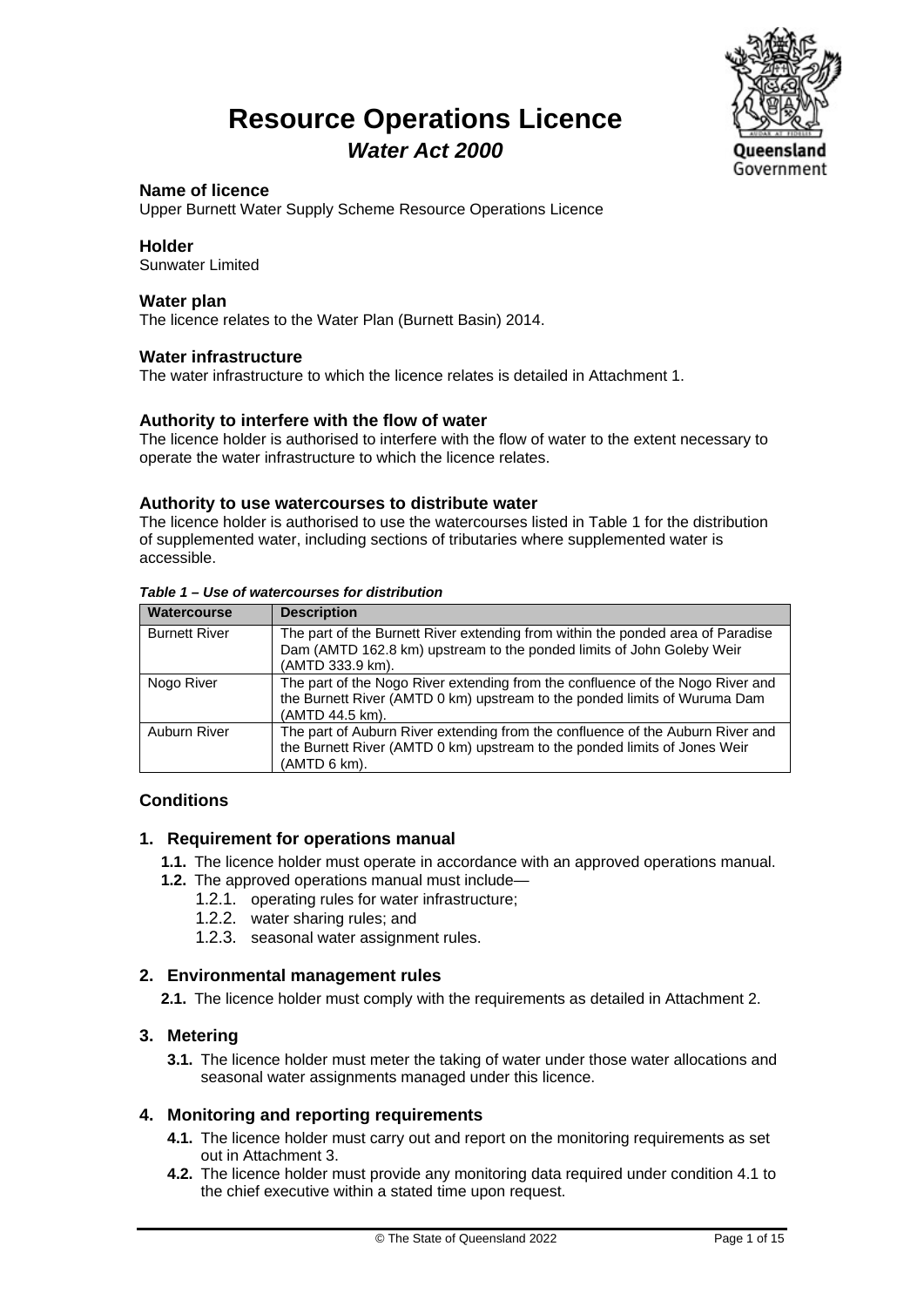- **4.3.** The licence holder must ensure that the monitoring, including the measurement, collection, analysis and storage of data, is consistent with the Water Monitoring Data Collection Standards<sup>1</sup>.
- **4.4.** The licence holder must ensure that the transfer of data and reporting are consistent with the Water Monitoring Data Reporting Standards<sup>1</sup>.

### **5. Other conditions**

- **5.1.** The operating and supply arrangements, and the monitoring required under this licence, do not apply in situations where implementing the rules or meeting the requirements would be unsafe to a person or persons. In these circumstances, the licence holder must comply with the reporting requirements for operational or emergency prescribed in Attachment 3.
- **5.2.** The licence holder is required to collect and make publicly available through an industry accepted digital channel, updated at least monthly, details of each seasonal water assignment managed under this licence, including the sale price, the volume of water assigned and the location of where the water was assigned to and from.
- **5.3.** The licence holder must provide the chief executive information about seasonal water assignments as directed by the chief executive within the stated time upon request $1$ .

This Resource Operations Licence is subject to the conditions attached.

#### **Commencement of licence**

The licence took effect on 1 June 2007.

#### **Granted 1 June 2007.**

**Amended under section 186 of the** *Water Act 2000* **on 10 January 2022.**

**Jarrod Cowley-Grimmond Executive Director, Divisional Support**

<span id="page-1-0"></span>**<sup>1</sup>**. The Water Monitoring Data Collection Standards and the Water Monitoring Data Reporting Standards can be accessed online at www.business.qld.gov.au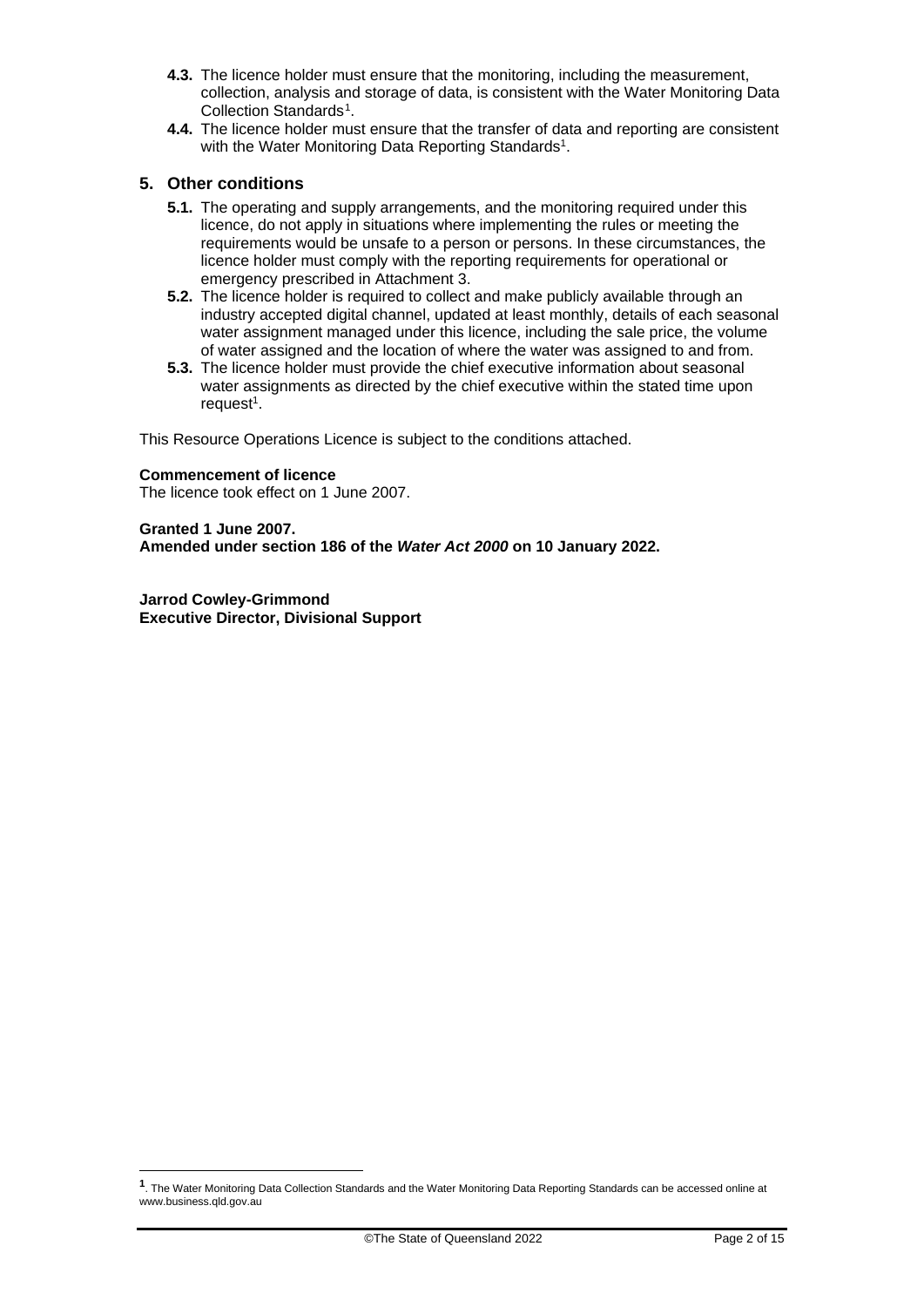## **Attachment 1 Infrastructure details for Upper Burnett Water Supply Scheme**

### *Table 1 – Wuruma Dam (including Saddle Dam)—Nogo River AMTD 23 km*

| <b>Description of water infrastructure</b> |                                                                                                                                                                                                                                                                                                                                                                                                                                                                                                                                                                                                                 |  |  |
|--------------------------------------------|-----------------------------------------------------------------------------------------------------------------------------------------------------------------------------------------------------------------------------------------------------------------------------------------------------------------------------------------------------------------------------------------------------------------------------------------------------------------------------------------------------------------------------------------------------------------------------------------------------------------|--|--|
| Main embankment                            | Mass concrete dam                                                                                                                                                                                                                                                                                                                                                                                                                                                                                                                                                                                               |  |  |
| Full supply level                          | EL 228.29 m AHD                                                                                                                                                                                                                                                                                                                                                                                                                                                                                                                                                                                                 |  |  |
| Saddle dam(s)                              | Saddle Dam                                                                                                                                                                                                                                                                                                                                                                                                                                                                                                                                                                                                      |  |  |
| Fabridams                                  | Nil                                                                                                                                                                                                                                                                                                                                                                                                                                                                                                                                                                                                             |  |  |
| Gates                                      | ĪМ                                                                                                                                                                                                                                                                                                                                                                                                                                                                                                                                                                                                              |  |  |
| Storage volume and surface area            |                                                                                                                                                                                                                                                                                                                                                                                                                                                                                                                                                                                                                 |  |  |
| Full supply volume                         | 165 400 ML                                                                                                                                                                                                                                                                                                                                                                                                                                                                                                                                                                                                      |  |  |
| Dead storage volume                        | 2430 ML                                                                                                                                                                                                                                                                                                                                                                                                                                                                                                                                                                                                         |  |  |
| Storage curves/tables                      | Drawing no: A3-06900 and 106901                                                                                                                                                                                                                                                                                                                                                                                                                                                                                                                                                                                 |  |  |
| Spillway arrangement                       |                                                                                                                                                                                                                                                                                                                                                                                                                                                                                                                                                                                                                 |  |  |
| Description of works                       | Reinforced concrete crest and chute                                                                                                                                                                                                                                                                                                                                                                                                                                                                                                                                                                             |  |  |
| Spillway level                             | EL 228.29 m AHD                                                                                                                                                                                                                                                                                                                                                                                                                                                                                                                                                                                                 |  |  |
| Spillway width                             | 91.4 m                                                                                                                                                                                                                                                                                                                                                                                                                                                                                                                                                                                                          |  |  |
| Discharge characteristics                  | Drawing no: HYDSYS Rating Curve #70 for GS 136113A                                                                                                                                                                                                                                                                                                                                                                                                                                                                                                                                                              |  |  |
| <b>River inlet/outlet works</b>            |                                                                                                                                                                                                                                                                                                                                                                                                                                                                                                                                                                                                                 |  |  |
| Description of works                       | River Outlet: High level outlet works - The outlets to pass regulated<br>supplies down the stream consist of two 900 mm steel pipes through<br>the dam. Each outlet is fitted with a 900 mm diameter guard (butterfly)<br>valve and a 750 mm diameter regulating (cone dispersion) valve<br>operated from the valve house. Low level outlet works - Low level<br>outlet works consist of a single 450 mm diameter pipe. Two 450 mm<br>gate valves provide control. A 125 mm vent pipe comes from this pipe<br>immediately downstream from the second valve and discharges on<br>the downstream face of the dam. |  |  |
| Multilevel inlet                           | High level inlets - Rectangular reinforced concrete inlet tower with<br>trash racks that cover inlets on the upstream side of the tower. Slotted<br>inlets are on adjacent sides of the tower. The inlet works consist of<br>two mild steel 900 mm diameter bellmouths. A bulkhead lowered<br>through a guide assembly provides shut-off capability. Low level inlet<br>- The inlet works consist of a single 450 mm mild steel bellmouth with<br>trash rack.                                                                                                                                                   |  |  |
| Cease to flow level                        | High level outlet: invert EL 204.14 m AHD. Low level outlet: invert EL<br>192.78 m AHD. High level inlet: invert EL 204.52 m AHD.<br>Low level inlet: invert EL 192.78 m AHD.                                                                                                                                                                                                                                                                                                                                                                                                                                   |  |  |
| Discharge characteristics                  | The estimated maximum discharge capacity of the outlet is 1250<br>ML/day.                                                                                                                                                                                                                                                                                                                                                                                                                                                                                                                                       |  |  |
| <b>Fish transfer system</b>                |                                                                                                                                                                                                                                                                                                                                                                                                                                                                                                                                                                                                                 |  |  |
| Description of works                       | Nil                                                                                                                                                                                                                                                                                                                                                                                                                                                                                                                                                                                                             |  |  |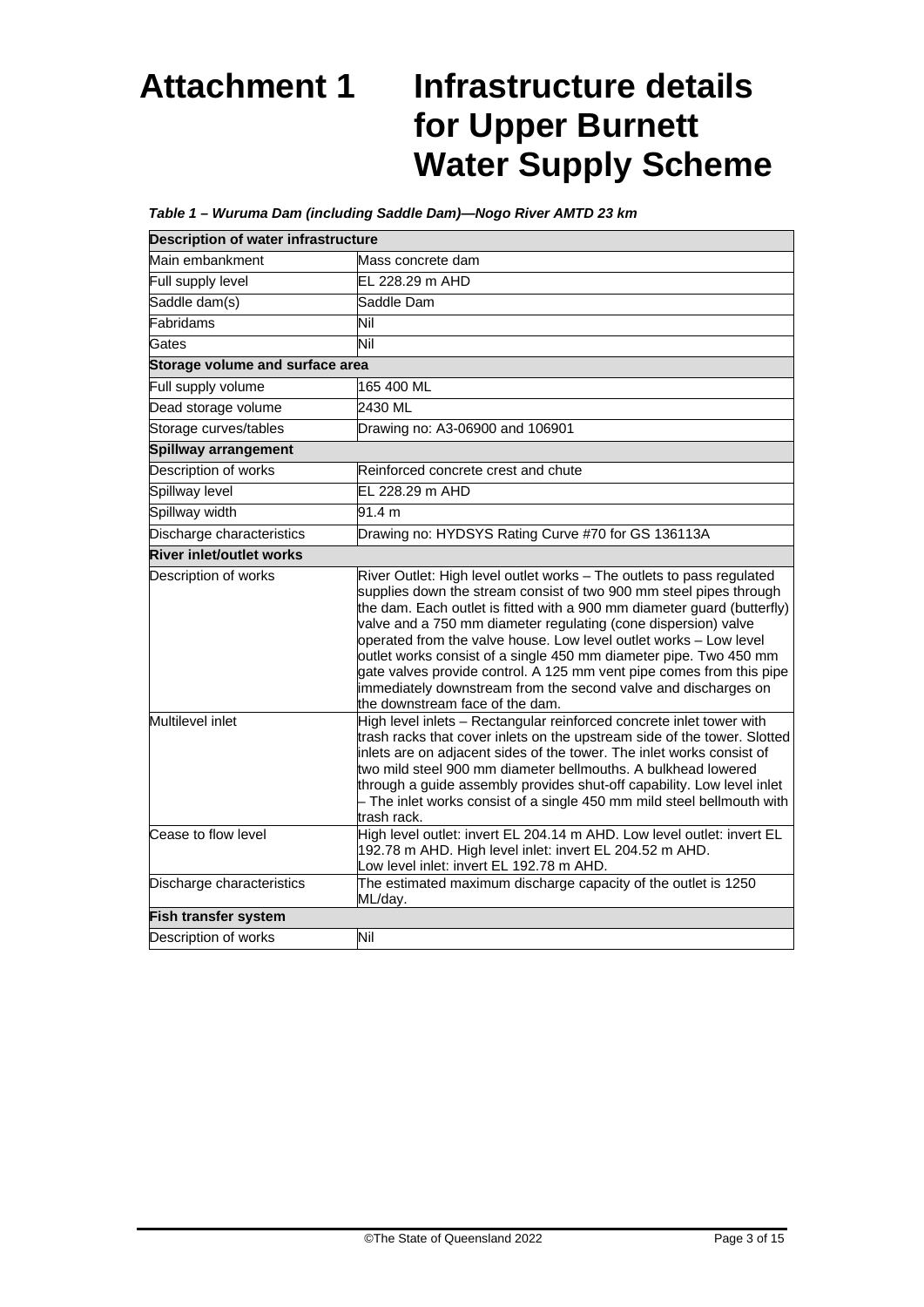### *Table 2– John Goleby Weir—Burnett River AMTD 324.8 km*

| <b>Description of water infrastructure</b> |                                                                                                                                                                                                                         |
|--------------------------------------------|-------------------------------------------------------------------------------------------------------------------------------------------------------------------------------------------------------------------------|
| Main embankment                            | Weir (steel sheet piling cascade)                                                                                                                                                                                       |
| Full supply level                          | EL 167.8 m AHD                                                                                                                                                                                                          |
| Saddle dam(s)                              | Nil                                                                                                                                                                                                                     |
| Fabridams                                  | Nil                                                                                                                                                                                                                     |
| Gates                                      | Nil                                                                                                                                                                                                                     |
| Storage volume and surface area            |                                                                                                                                                                                                                         |
| Full supply volume                         | 1690 ML                                                                                                                                                                                                                 |
| Dead storage volume                        | 160 ML                                                                                                                                                                                                                  |
| Storage curves/tables                      | Drawing no: A3-72950F                                                                                                                                                                                                   |
| <b>Spillway arrangement</b>                |                                                                                                                                                                                                                         |
| Description of works                       | Steel sheet piling cascade                                                                                                                                                                                              |
| Spillway level                             | EL 167.8 m AHD                                                                                                                                                                                                          |
| Spillway width                             | 100 m                                                                                                                                                                                                                   |
| Discharge characteristics                  | Drawing no: A3-85350                                                                                                                                                                                                    |
| <b>River inlet/outlet works</b>            |                                                                                                                                                                                                                         |
| Description of works                       | Outlet works consist of a single 1750 mm diameter steel pipe, which<br>reduces to a single 610 mm diameter steel pipe through an orifice plate.<br>Control is provided at the outlet by a 600 mm diameter sluice valve. |
| Multi-level inlet                          | Single level inlet structure. A 750 mm diameter flap valve provides<br>control. There is an inlet screen and provision for a bulkhead gate.                                                                             |
| Cease to flow level                        | Outlet works: invert EL 163 m AHD                                                                                                                                                                                       |
| Discharge characteristics                  | Estimated maximum discharge capacity of outlet 225 ML/day.                                                                                                                                                              |
| <b>Fish transfer system</b>                |                                                                                                                                                                                                                         |
| Description of works                       | Nil                                                                                                                                                                                                                     |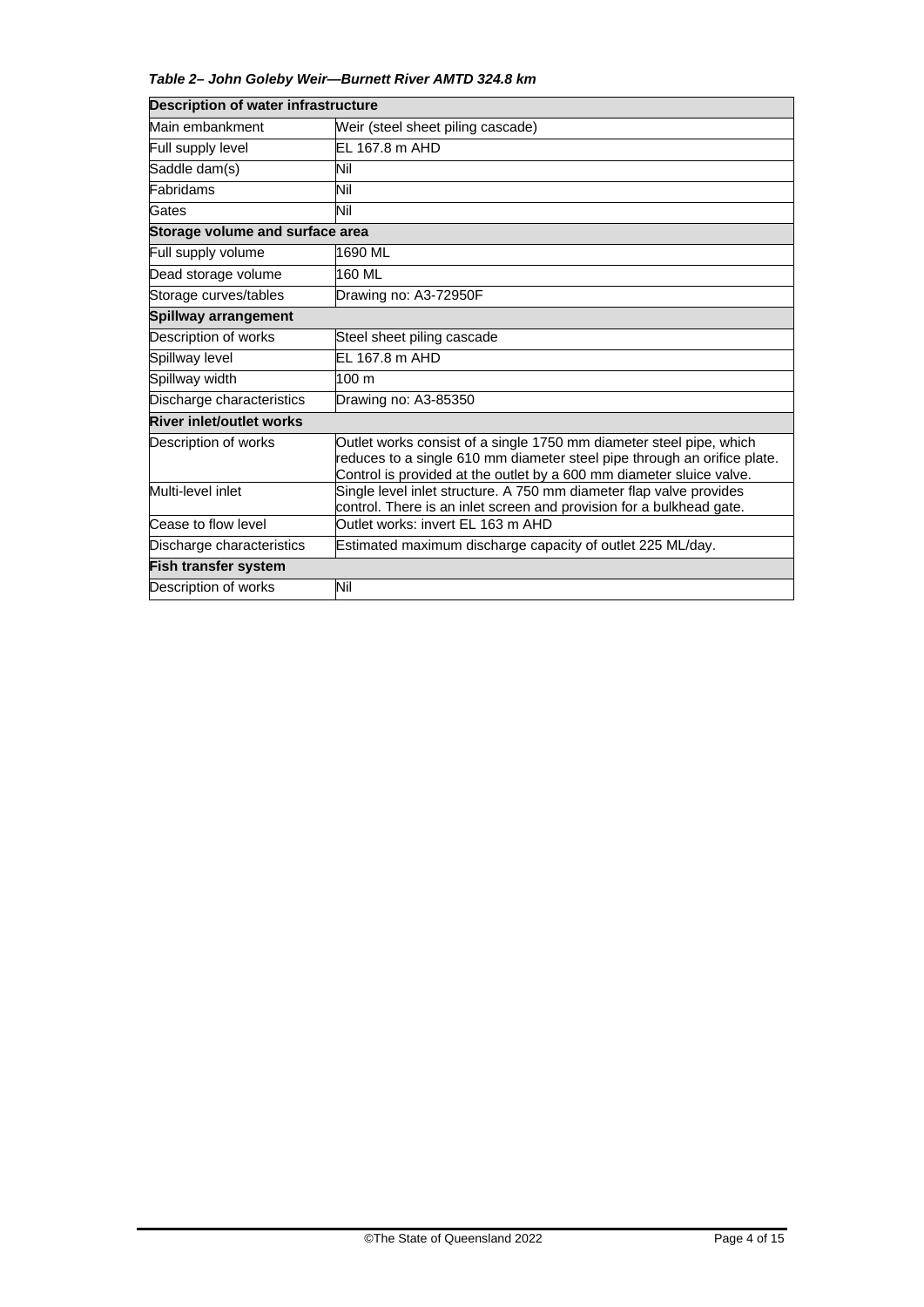*Table 3 – Jones Weir—Burnett River AMTD 240.1 km*

| <b>Description of water infrastructure</b>                                      |                                                                                                                                                                                                                                                                                                                                          |  |
|---------------------------------------------------------------------------------|------------------------------------------------------------------------------------------------------------------------------------------------------------------------------------------------------------------------------------------------------------------------------------------------------------------------------------------|--|
| Main embankment                                                                 | Weir                                                                                                                                                                                                                                                                                                                                     |  |
| Full supply level                                                               | EL 110.03 m AHD                                                                                                                                                                                                                                                                                                                          |  |
| Saddle dam(s)                                                                   | Nil                                                                                                                                                                                                                                                                                                                                      |  |
| Fabridams                                                                       | Nil                                                                                                                                                                                                                                                                                                                                      |  |
| Gates                                                                           | Nil                                                                                                                                                                                                                                                                                                                                      |  |
| Storage volume and surface area                                                 |                                                                                                                                                                                                                                                                                                                                          |  |
| Full supply volume                                                              | 3720 ML                                                                                                                                                                                                                                                                                                                                  |  |
| Dead storage volume                                                             | 10 ML                                                                                                                                                                                                                                                                                                                                    |  |
| Storage curves/tables                                                           | Drawing no: A3-64663A                                                                                                                                                                                                                                                                                                                    |  |
| <b>Spillway arrangement</b>                                                     |                                                                                                                                                                                                                                                                                                                                          |  |
| Description of works                                                            | Ogee crest along width of weir                                                                                                                                                                                                                                                                                                           |  |
| Spillway level                                                                  | EL 110.03 m AHD                                                                                                                                                                                                                                                                                                                          |  |
| Spillway width                                                                  | 157.3 m                                                                                                                                                                                                                                                                                                                                  |  |
| Drawing no: HYDSYS rating curve #30 for GS 136004A<br>Discharge characteristics |                                                                                                                                                                                                                                                                                                                                          |  |
| <b>River inlet/outlet works</b>                                                 |                                                                                                                                                                                                                                                                                                                                          |  |
| Description of works                                                            | Outlet works consist of a single 900 mm square conduit through the<br>concrete wall. This outlet is now the only outlet that is operated and<br>replaces the original outlet works, which are on the left side of the<br>weir. The outlet works on the right side of the weir have been<br>completely silted up and are not operational. |  |
| Multi-level inlet                                                               | Single level inlet works consist of a concrete inlet chamber provided<br>with trash screens and dropboard shut off facility. A vertical lift gate<br>that is mechanically actuated and operated manually from the crest of<br>the weir provides control.                                                                                 |  |
| Cease to flow level                                                             | EL 104.53 m AHD                                                                                                                                                                                                                                                                                                                          |  |
| Discharge characteristics                                                       | River Outlet - Estimated maximum discharge capacity of outlet is 330<br>ML/day.                                                                                                                                                                                                                                                          |  |
| <b>Fish transfer system</b>                                                     |                                                                                                                                                                                                                                                                                                                                          |  |
| Description of works                                                            | Nil                                                                                                                                                                                                                                                                                                                                      |  |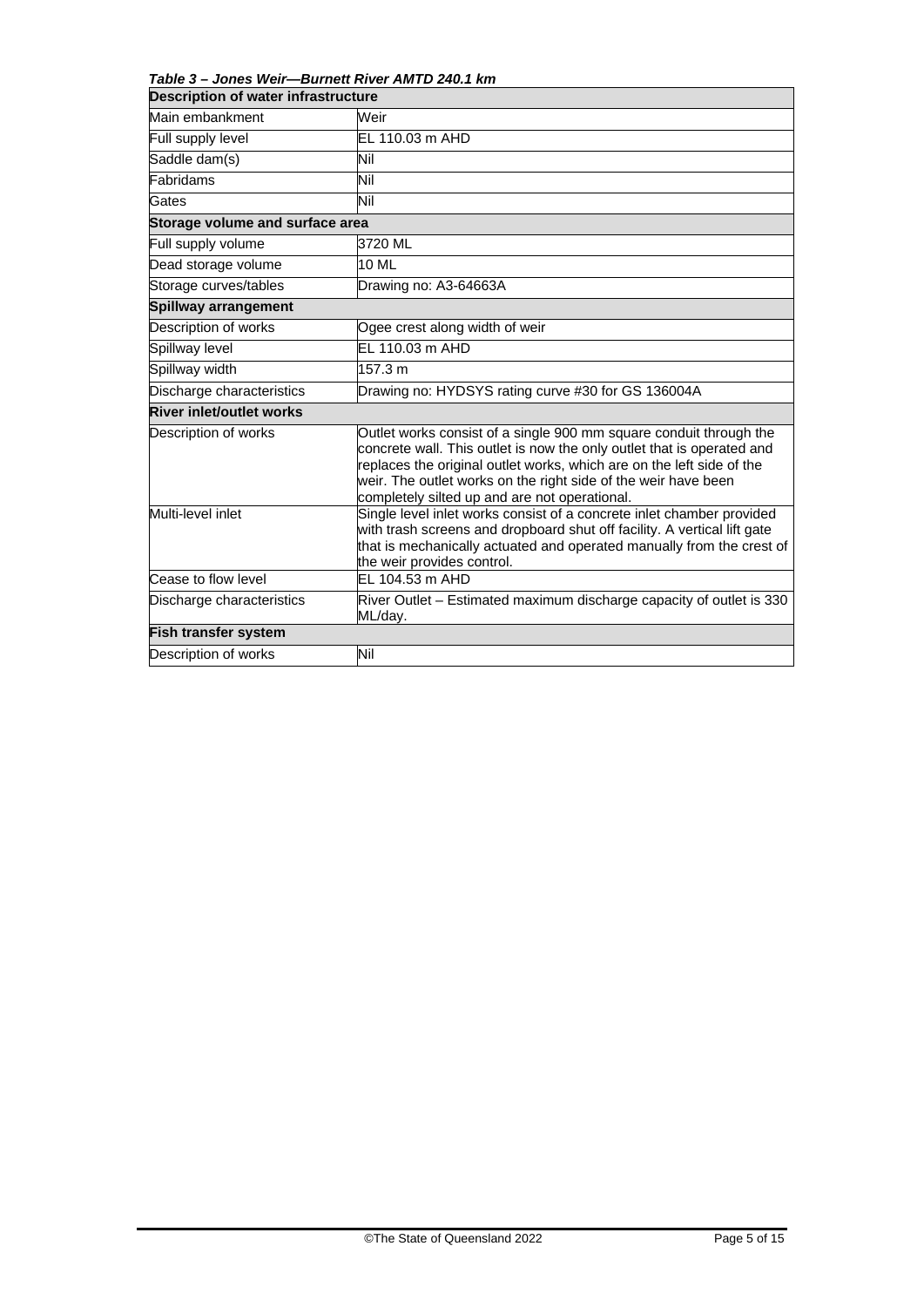*Table 4 – Claude Wharton Weir—Burnett River AMTD 202.4 km*

| <b>Description of water infrastructure</b> |                                                                                                                                                                                                                                                                                                                                                                                                                                                                                                                                                                                                                                                                                                                                                                                                                                                                                                                                                                                                                                                                                             |  |  |
|--------------------------------------------|---------------------------------------------------------------------------------------------------------------------------------------------------------------------------------------------------------------------------------------------------------------------------------------------------------------------------------------------------------------------------------------------------------------------------------------------------------------------------------------------------------------------------------------------------------------------------------------------------------------------------------------------------------------------------------------------------------------------------------------------------------------------------------------------------------------------------------------------------------------------------------------------------------------------------------------------------------------------------------------------------------------------------------------------------------------------------------------------|--|--|
| Main embankment                            | Weir                                                                                                                                                                                                                                                                                                                                                                                                                                                                                                                                                                                                                                                                                                                                                                                                                                                                                                                                                                                                                                                                                        |  |  |
| Full supply level                          | EL 94.4 m AHD                                                                                                                                                                                                                                                                                                                                                                                                                                                                                                                                                                                                                                                                                                                                                                                                                                                                                                                                                                                                                                                                               |  |  |
| Saddle dam(s)                              | Nil                                                                                                                                                                                                                                                                                                                                                                                                                                                                                                                                                                                                                                                                                                                                                                                                                                                                                                                                                                                                                                                                                         |  |  |
| Fabridams                                  | Inflatable rubber bags                                                                                                                                                                                                                                                                                                                                                                                                                                                                                                                                                                                                                                                                                                                                                                                                                                                                                                                                                                                                                                                                      |  |  |
| Gates                                      | Nil                                                                                                                                                                                                                                                                                                                                                                                                                                                                                                                                                                                                                                                                                                                                                                                                                                                                                                                                                                                                                                                                                         |  |  |
| Storage volume and surface area            |                                                                                                                                                                                                                                                                                                                                                                                                                                                                                                                                                                                                                                                                                                                                                                                                                                                                                                                                                                                                                                                                                             |  |  |
| Full supply volume                         | 12 800 ML                                                                                                                                                                                                                                                                                                                                                                                                                                                                                                                                                                                                                                                                                                                                                                                                                                                                                                                                                                                                                                                                                   |  |  |
| Dead storage volume                        | 120 ML                                                                                                                                                                                                                                                                                                                                                                                                                                                                                                                                                                                                                                                                                                                                                                                                                                                                                                                                                                                                                                                                                      |  |  |
| Storage curves/tables                      | Drawing no: A3-213616                                                                                                                                                                                                                                                                                                                                                                                                                                                                                                                                                                                                                                                                                                                                                                                                                                                                                                                                                                                                                                                                       |  |  |
| <b>Spillway arrangement</b>                |                                                                                                                                                                                                                                                                                                                                                                                                                                                                                                                                                                                                                                                                                                                                                                                                                                                                                                                                                                                                                                                                                             |  |  |
| Description of works                       | Mass concrete and inflatable bag                                                                                                                                                                                                                                                                                                                                                                                                                                                                                                                                                                                                                                                                                                                                                                                                                                                                                                                                                                                                                                                            |  |  |
| Spillway level                             | EL 94.4 m AHD                                                                                                                                                                                                                                                                                                                                                                                                                                                                                                                                                                                                                                                                                                                                                                                                                                                                                                                                                                                                                                                                               |  |  |
| Spillway width                             | 166.5 m                                                                                                                                                                                                                                                                                                                                                                                                                                                                                                                                                                                                                                                                                                                                                                                                                                                                                                                                                                                                                                                                                     |  |  |
| Discharge characteristics                  | Drawing no: A3 - 83889                                                                                                                                                                                                                                                                                                                                                                                                                                                                                                                                                                                                                                                                                                                                                                                                                                                                                                                                                                                                                                                                      |  |  |
| <b>River inlet/outlet works</b>            |                                                                                                                                                                                                                                                                                                                                                                                                                                                                                                                                                                                                                                                                                                                                                                                                                                                                                                                                                                                                                                                                                             |  |  |
| Description of works<br>Multi-level inlet  | Outlet Works:<br>High level outlet works consist of two 1524 mm $\times$ 1524 mm outlets. Two<br>vertical lift gates that are hydraulically actuated, electrically operated and<br>manually controlled within a control building provide control.<br>Interchangeable bulkhead gates provide shut off facility, for maintenance<br>purposes.<br>Low level outlet works consist of a single 1800 mm diameter concrete<br>pipe, which connects to a 2100 mm $\times$ 2100 mm conduit. Control is<br>provided by a vertical lift gate, which is hydraulically actuated, electrically<br>operated and manually controlled within a control building.<br>The high and low level inlets are separate entities.<br>High level inlet works $-$ Inlet works consist of four 2650 mm $\times$ 1500 mm<br>inlets. The inlets are provided with removable trash screens and shut off<br>can be achieved by the placement of bulkhead gates.<br>Low level inlet works $-$ The inlet structure has two 2650 mm $\times$ 3665 mm<br>inlets with removable trash screens and shut off capability provided by |  |  |
| Cease to flow level                        | bulkhead gates.<br>High level inlets/outlets: EL 90 m AHD. Low level/outlet: EL 86.5 m AHD.                                                                                                                                                                                                                                                                                                                                                                                                                                                                                                                                                                                                                                                                                                                                                                                                                                                                                                                                                                                                 |  |  |
| Discharge characteristics                  | Estimated maximum discharge capacity of outlet is 3380 ML/day.                                                                                                                                                                                                                                                                                                                                                                                                                                                                                                                                                                                                                                                                                                                                                                                                                                                                                                                                                                                                                              |  |  |
| <b>Fish transfer system</b>                |                                                                                                                                                                                                                                                                                                                                                                                                                                                                                                                                                                                                                                                                                                                                                                                                                                                                                                                                                                                                                                                                                             |  |  |
| Description of works                       | Fish lock                                                                                                                                                                                                                                                                                                                                                                                                                                                                                                                                                                                                                                                                                                                                                                                                                                                                                                                                                                                                                                                                                   |  |  |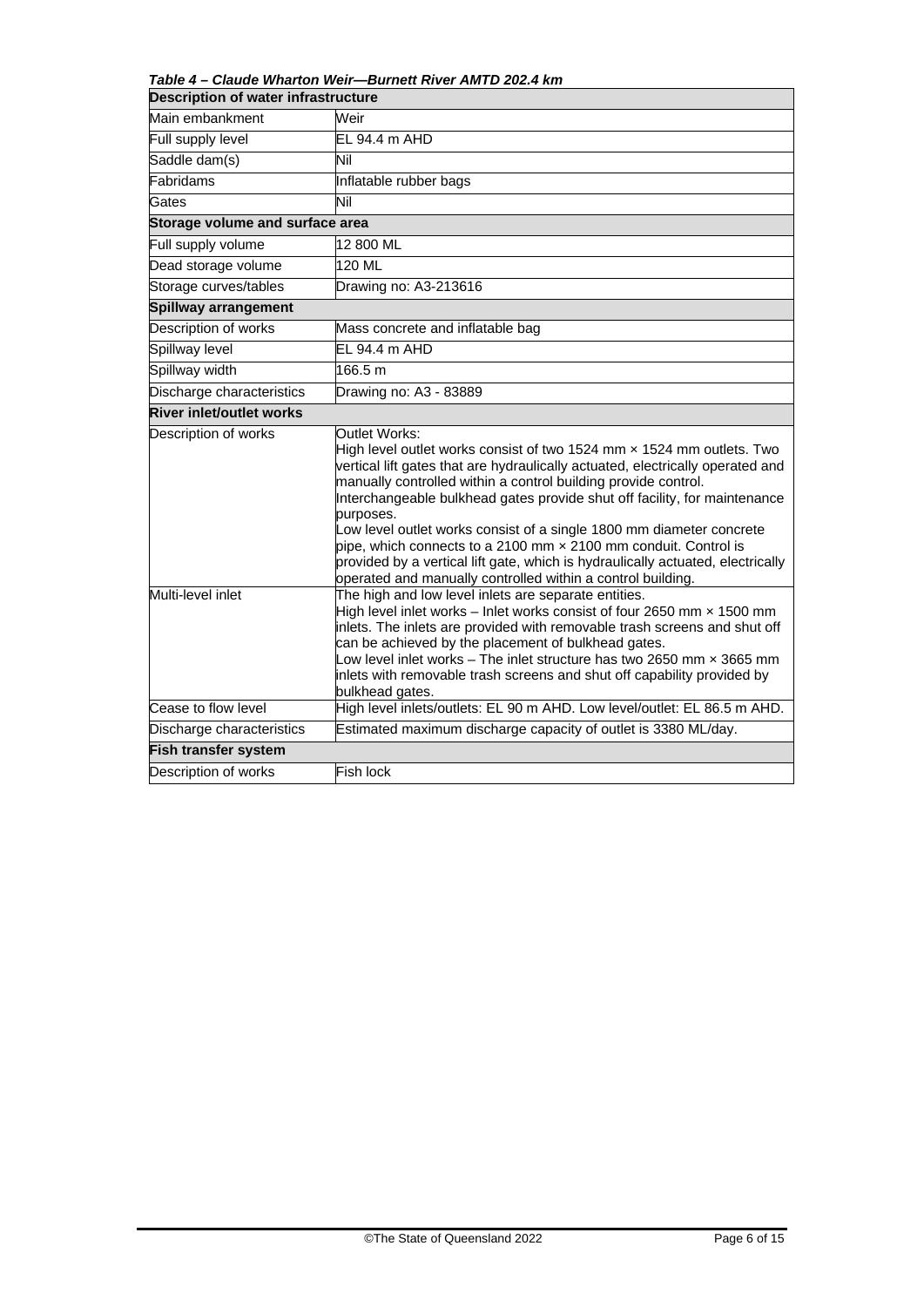*Table 5 – Kirar Weir—Burnett River AMTD 300.4 km*

| <b>Description of water infrastructure</b> |                                                                                                                                                                                                        |  |
|--------------------------------------------|--------------------------------------------------------------------------------------------------------------------------------------------------------------------------------------------------------|--|
| Main embankment                            | Weir                                                                                                                                                                                                   |  |
| Full supply level                          | EL 153 m AHD                                                                                                                                                                                           |  |
| Saddle dam(s)                              | Nil                                                                                                                                                                                                    |  |
| Fabridams                                  | Nil                                                                                                                                                                                                    |  |
| Gates                                      | Nil                                                                                                                                                                                                    |  |
| Storage volume and surface area            |                                                                                                                                                                                                        |  |
| Full supply volume                         | 9540 ML                                                                                                                                                                                                |  |
| Dead storage volume                        | 21 ML                                                                                                                                                                                                  |  |
| Storage curves/tables                      | Drawing no: 219232                                                                                                                                                                                     |  |
| Spillway arrangement                       |                                                                                                                                                                                                        |  |
| Description of works                       | A 117 m central section between embankments                                                                                                                                                            |  |
| Spillway level                             | EL 153 m AHD                                                                                                                                                                                           |  |
| Spillway width                             | 117 m                                                                                                                                                                                                  |  |
| Discharge characteristics                  | Refer to Appendix A – Staged development case submission 17<br>December 2004                                                                                                                           |  |
| <b>River inlet/outlet works</b>            |                                                                                                                                                                                                        |  |
| Description of works                       | The outlet consists of a 10.8 m long, 1.5 m high and 1.2 m high<br>rectangular outlet culvert. The outlet is a hydraulically controlled vertical<br>lift gate with trash screen and baffle dissipater. |  |
| Multi-level inlet                          | Variable level intake tower                                                                                                                                                                            |  |
| Cease to flow level                        | EL 142.5 m AHD.                                                                                                                                                                                        |  |
| Discharge characteristics                  | Estimated maximum discharge capacity of outlet is 1420 ML/day 80%<br>gate open - Normal operating operation is 1470 ML/day 100% gate open.                                                             |  |
| Fish transfer system                       |                                                                                                                                                                                                        |  |
| Description of works                       | Fish lock                                                                                                                                                                                              |  |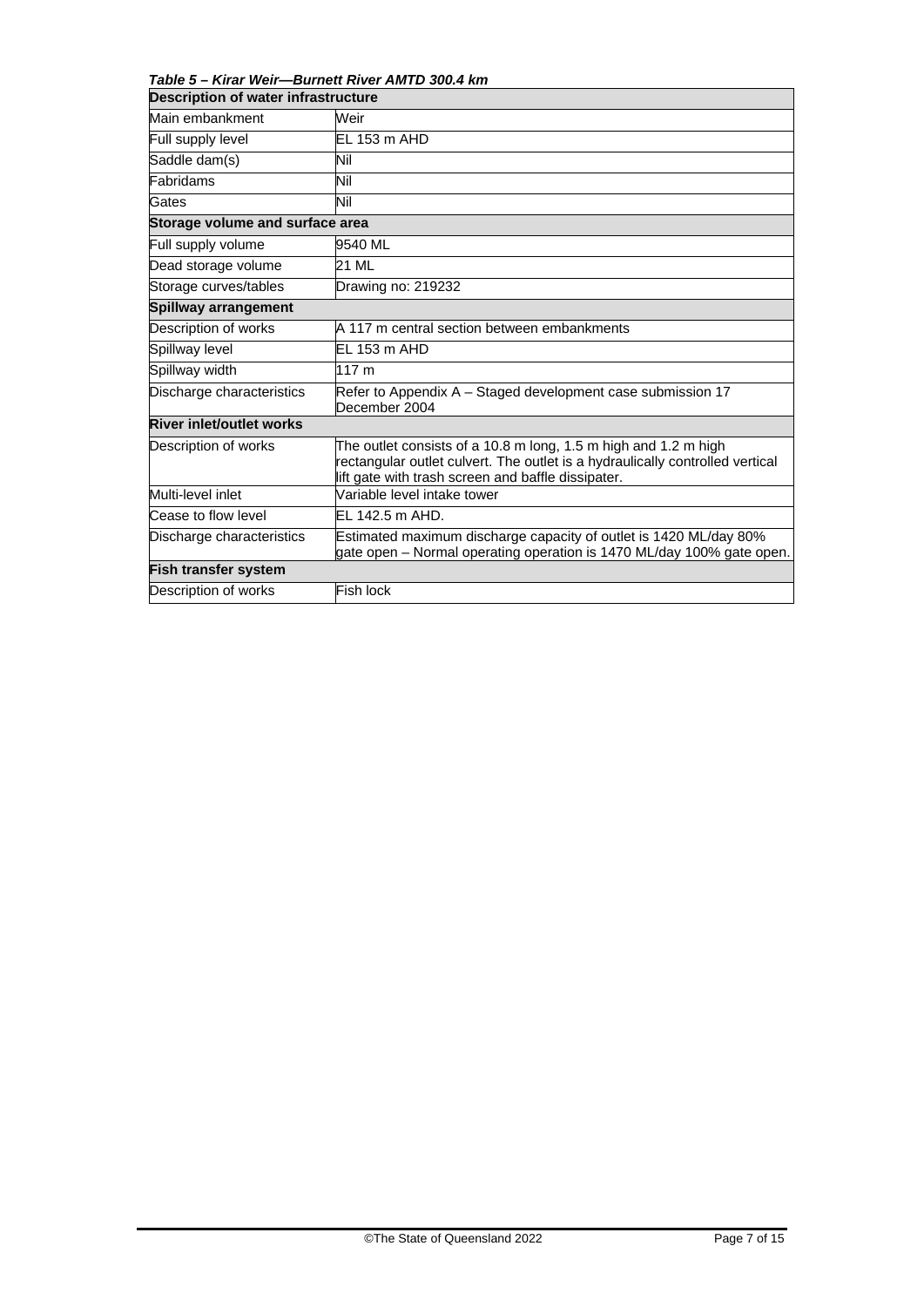## **Attachment 2 Environmental management rules**

### **1 Quality of water released**

When making a release from water infrastructure that incorporates multilevel inlets, the licence holder must draw water from the inlet that optimises the quality of water released.

## **2 Environmental releases**

- For each day from 1 September to 31 March, the licence holder must release from Claude Wharton Weir the lesser of the natural daily inflow to Claude Wharton Weir and 150ML.
- (2) However, subsection (1) does not apply if—
	- (a) the natural daily inflow to Claude Wharton Weir is less than 50ML; or
	- (b) the current storage level for Claude Wharton Weir is less than EL 91.12 m AHD.
- (3) In this section—

*natural daily inflow*, in relation to Claude Wharton Weir, means the daily inflow of water to the storage other than from a release of water upstream from the storage.

### **3 Change in rate of release**

- (1) The licence holder must prepare and maintain operating procedures for Wuruma Dam, Kirar Weir, Jones Weir, Claude Wharton Weir and John Goleby Weir.
- (2) The operating procedures must ensure that any increase or decrease in the rate of release of water from the storages occurs incrementally to minimise the occurrence of adverse environmental impacts.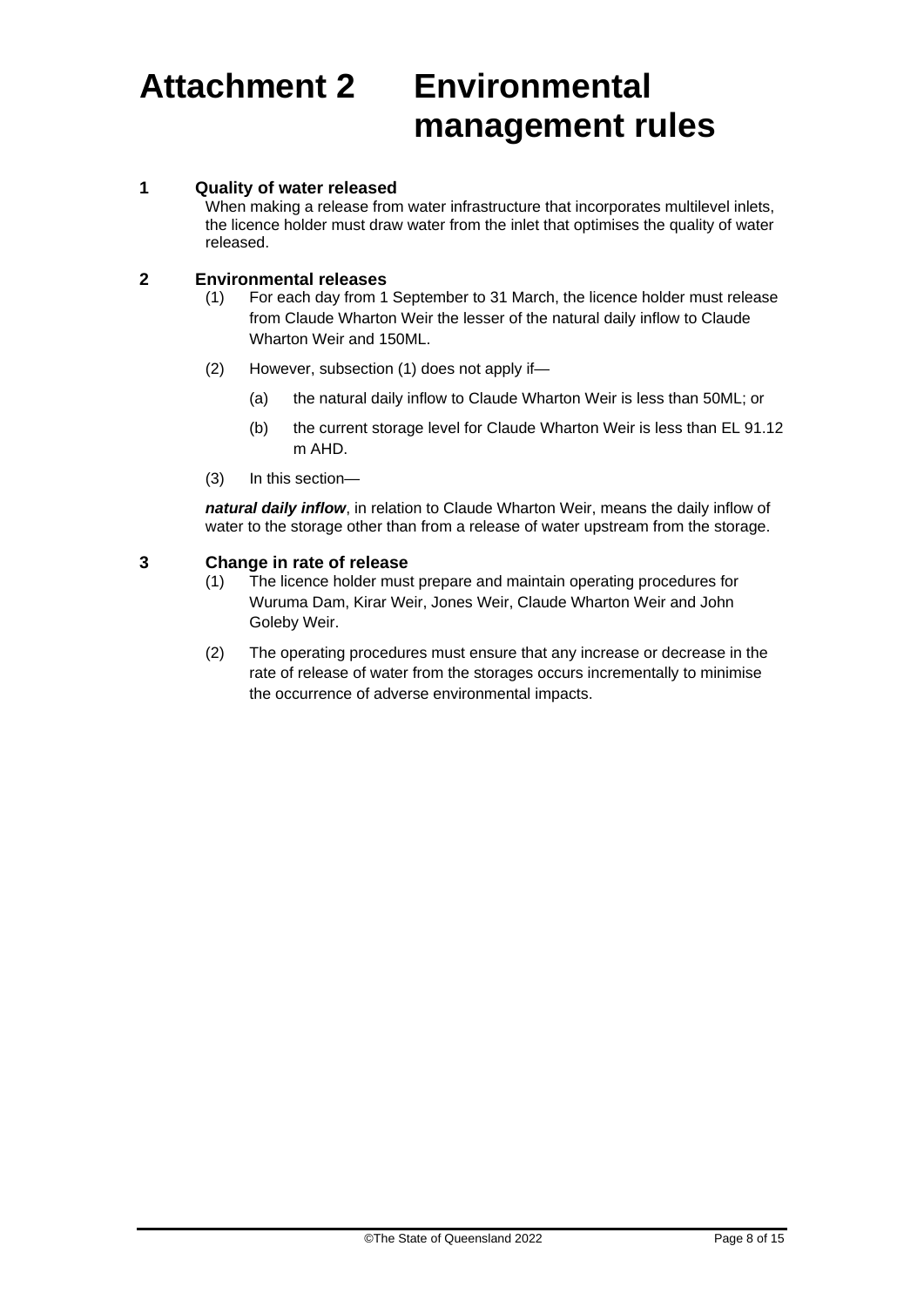# **Attachment 3 Licence holder monitoring and reporting**

## **Part 1 Monitoring requirements**

### **Division 1 Water quantity**

### **1 Stream flow and storage water level data**

- (1) The licence holder must record storage water level and volume, daily inflow and flow data in accordance with Attachment 3, Table 1.
- (2) Tailwater flows may be obtained from gauging station data, or where there is no gauging station, tailwater flows may be calculated using the release curve developed for the discharge works and for the headwater discharge.

*Table 1 – Locations where continuous time series height and volume data and daily flow data are required*

| <b>Location</b>                  | <b>Gauging Station AMTD</b><br><b>Site</b> | <b>Ikm</b> | <b>Water level</b><br>and volume | Daily inflow data Daily flow | data |
|----------------------------------|--------------------------------------------|------------|----------------------------------|------------------------------|------|
|                                  | <b>Identification</b>                      |            | <b>data</b>                      |                              |      |
| Wuruma Dam<br>headwater          | GS 136113A                                 | 22.8       |                                  |                              |      |
| Wuruma Dam tailwater             | GS 136109B                                 | 22.3       |                                  |                              |      |
| Kirar Weir headwater             | GS 136121A                                 | 300.4      |                                  |                              |      |
| Kirar Weir tailwater             | <b>NA</b>                                  | <b>NA</b>  |                                  |                              |      |
| John Goleby Weir<br>headwater    | GS 136120A                                 | 324.7      |                                  |                              |      |
| Claude Wharton Weir<br>headwater | GS 136003D                                 | 202.4      |                                  |                              |      |

### **2 Releases from storages**

- (1) The licence holder must record for each release of water from storages mentioned in Attachment 1—
	- (a) the daily volume released; and
	- (b) the release rate, and for any change in release rate—
		- (i) the date and time of the change; and
		- (ii) the new release rate; and
	- $(c)$  the reason for each release and the component volumes<sup>[2](#page-8-0)</sup> for each release; and
	- (d) for storages with a multilevel outlet, the water level from which the release was made.
- (2) The licence holder must record the operations of the Claude Wharton Weir fabridam as follows—

<span id="page-8-0"></span>**<sup>2</sup>** Component volumes comprise of the following;

<sup>•</sup> passing flows under the environmental management rules in attachment 2;

<sup>•</sup> volume released for water supply in the storage's local supply area;

<sup>•</sup> an estimate of the volume released to meet transmission and operating losses in the storage's local supply area;

<sup>•</sup> volume released to maintain the water level in the next downstream storage;

<sup>•</sup> volume released through fishways;

<sup>•</sup> total volume released from the storage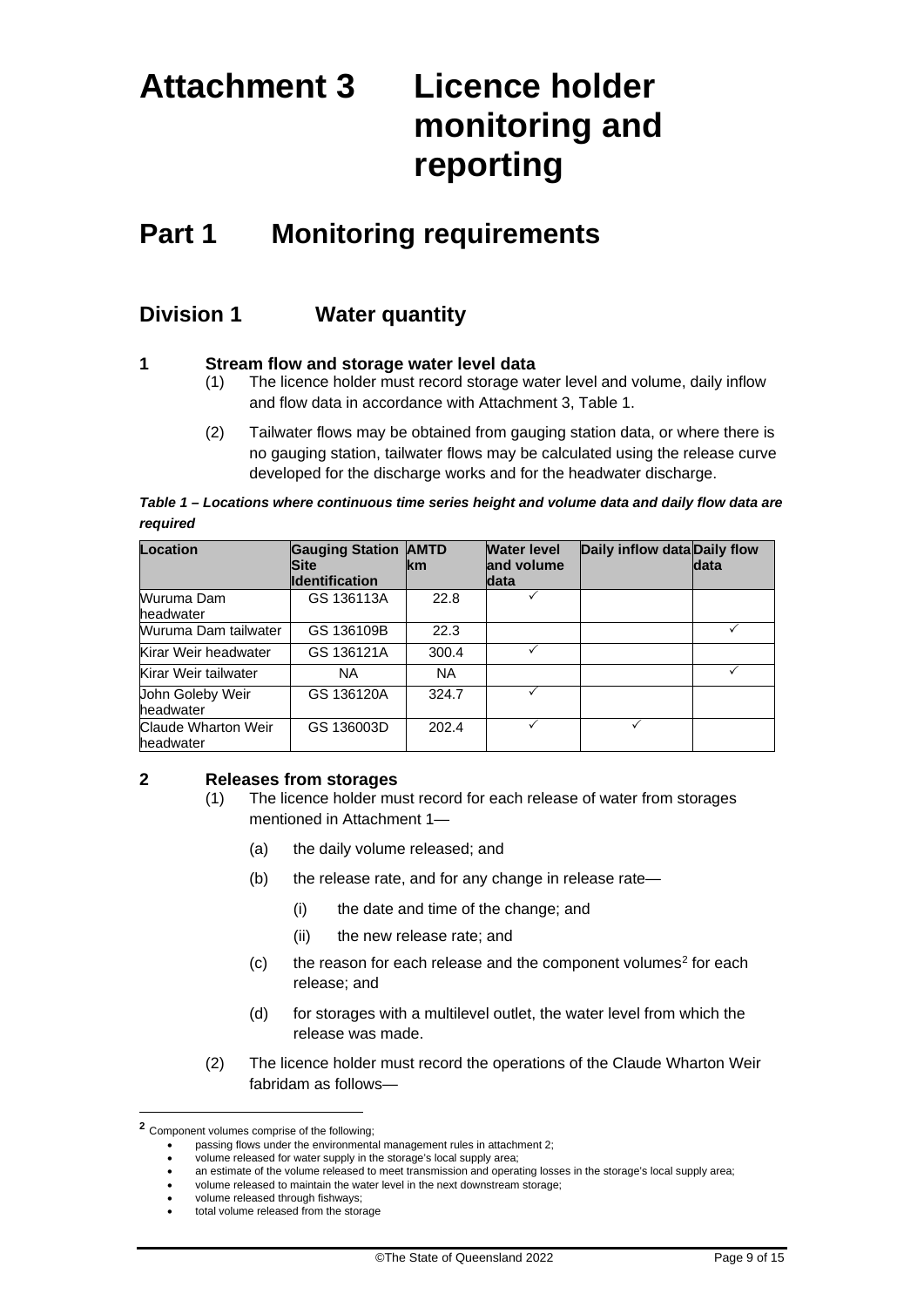- (a) date and time the Claude Wharton Weir storage level reaches the specified trigger levels that initiate inflation and deflation of the fabridam; and
- (b) provision of confirmation, including date and time, that the fabridam completed its full inflation or deflation cycle.

### **3 Announced allocations**

The licence holder must record details—

- (a) of announced allocation determinations for—
	- (i) medium priority allocations; and
	- (ii) high priority allocations;
- (b) the date announced allocations are determined; and
- (c) the value of each parameter applied for calculating the announced allocation.

### **4 Transfer of water between water years**

The licence holder must record details of the total volume of water—

- (a) carried over to the current water year from the previous water year; and
- (b) brought forward to the current water year from the next water year.

### **5 Water taken by water users**

The licence holder must record the total volume of water taken by each water user for each zone as follows—

- (a) the total volume of water taken each quarter;
- (b) the total volume of water entitled to be taken at any time;
- (c) the basis for determining the total volume of water entitled to be taken at any time; and
- (d) the basis for determining the total volume of water entitled to be taken, including adjustments for volumes moved into or out of the water year and seasonal water assignments.

### **6 Seasonal water assignment of a water allocation**

The licence holder that approves a seasonal water assignment must record details of seasonal water assignment arrangements, including—

- (a) the name of the assignee and the assignor;
- (b) the volume of the assignment;
- (c) the location—
	- (i) from which it was assigned; and
	- (ii) to which it was assigned;
- (d) the effective date of the assignment; and
- (e) the sale price.

### **Division 2 Impact of infrastructure operation on natural ecosystems**

### **7 Water quality**

The licence holder must monitor and record water quality data in relation to relevant storages listed in Attachment 1.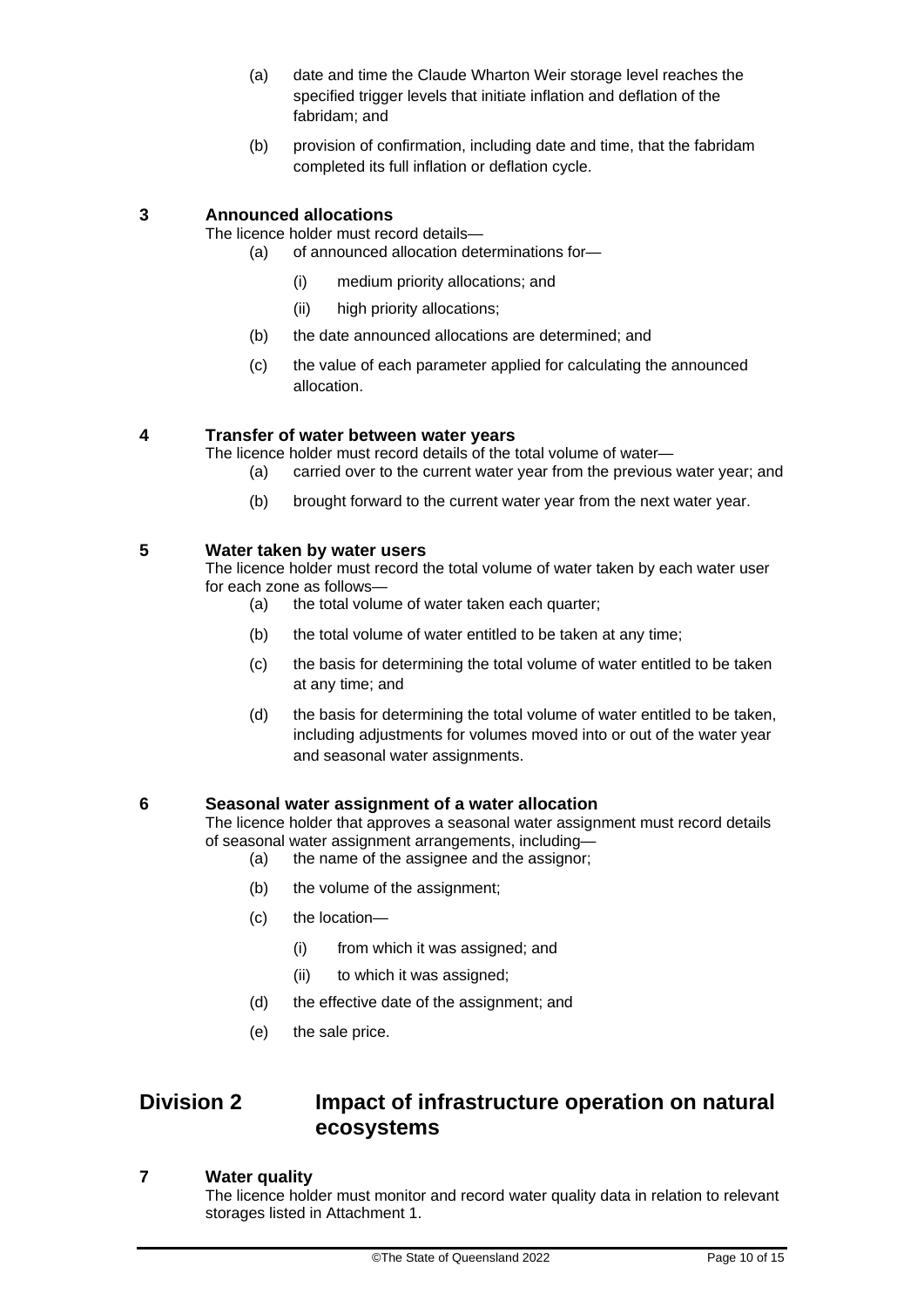### **8 Bank condition**

- (1) The licence holder must inspect banks for evidence of collapse and/or erosion within the ponded areas and downstream of each storage listed in Attachment 1, following instances of—
	- (a) rapid water level changes; or
	- (b) large flows through storage, or
	- (c) other occasions when collapse and/or erosion of banks may be likely.
- (2) For subsection (1), downstream of each storage means the distance of influence of infrastructure operations.

### **9 Fish stranding**

The licence holder must record and assess reported instances of fish stranding in watercourses and ponded areas associated with the operation of the infrastructure listed in Attachment 1 to determine if any instance is associated with the operation of that infrastructure.

## **Part 2 Reporting requirements**

### **10 Reporting requirements**

The licence holder must provide—

- (a) quarterly reports;
- (b) annual reports for the previous water year; and
- (c) operational or emergency reports.

### **Division 1 Quarterly reporting**

### **11 Quarterly report**

- (1) The licence holder must submit a quarterly report to the chief executive after the end of each quarter of every water year.
- (2) The quarterly report must include—
	- (a) verified stream flow, storage inflow and water level as required under section 1;
	- (b) releases from storages as required under section 2;
	- (c) water quality as required under section 7; and
	- (d) a summary of bank condition monitoring and instances of slumping carried out as required under section 8.

### **Division 2 Annual reporting**

### **12 Annual report**

- (1) The licence holder must submit an annual report to the chief executive after the end of each water year.
- (2) The annual report must include—
	- (a) water quantity monitoring results required under section 13;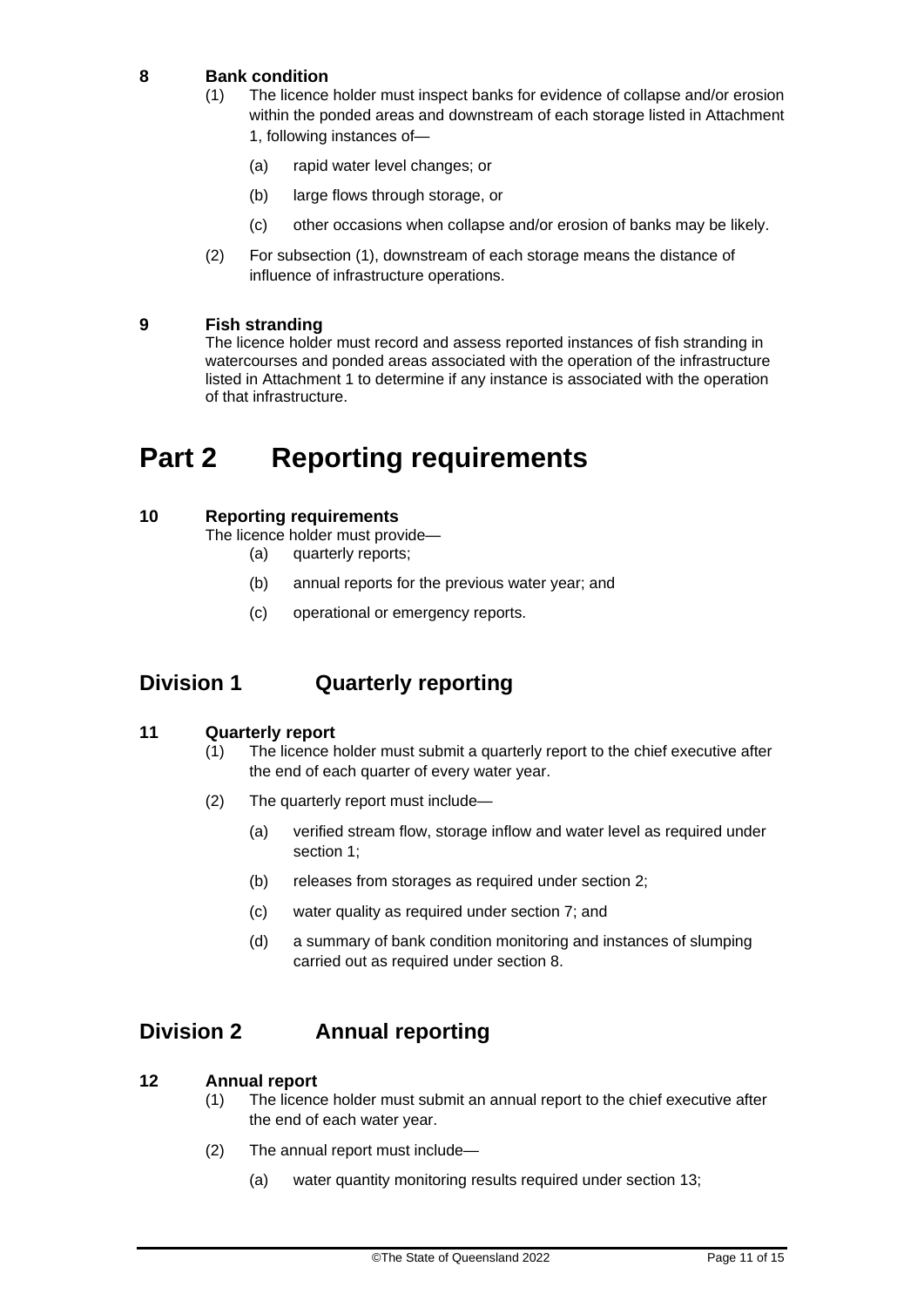- (b) details of the impact of storage operation on natural ecosystems as required under section 14;
- (c) a discussion on any issues that arose as a result of the implementation and application of the rules and requirements of this licence; and
- (d) a summary of sale price disclosure information and other seasonal water assignment information as per Attachment 3, Part 1, Division 1(6).

### **13 Water quantity monitoring**

The licence holder must include in the annual report—

- (a) a summary of announced allocation determinations, including—
	- (i) an evaluation of the announced allocation procedures and outcomes; and
	- (ii) the date and value for each announced allocation;
	- (b) instances where medium priority water allocation could not be supplied and a notice is given to the water allocation holder—the commencement and cessation date(s) for which the rules were in effect;
	- (c) details of seasonal water assignments, including—
		- (i) the total number of seasonal water assignments; and
		- (ii) the total volume of water seasonally assigned;
	- (d) for the water year, a summary of water taken by all water users, specified by zone, as follows—
		- (i) the total volume of supplemented water taken;
		- (ii) the total volume of supplemented water entitled to be taken; and
		- (iii) the basis for determining the volume of water entitled to be taken;
	- (e) for the water year, the total annual volume of water taken by each water user, specified by zone, as follows—
		- (i) the total volume of water taken for each zone;
		- (ii) the total volume entitled to be taken for each zone; and
		- (iii) the basis for determining the total volume of water entitled to be taken;
	- (f) all details of changes to storages and delivery infrastructure or the operation of storages and delivery infrastructure that may impact on compliance with rules and requirements of this licence;
	- (g) details of any new monitoring devices used, such as equipment to measure stream flow.

### **14 Impact of infrastructure operation on natural ecosystems**

The licence holder must include in their annual report—

- (a) a summary of the environmental considerations made by the licence holder in making operational and release decisions;
- (b) a summary of the environmental outcomes of the decision, including any adverse environmental impacts;
- (c) a summary of bank condition and fish stranding monitoring and assessment, including—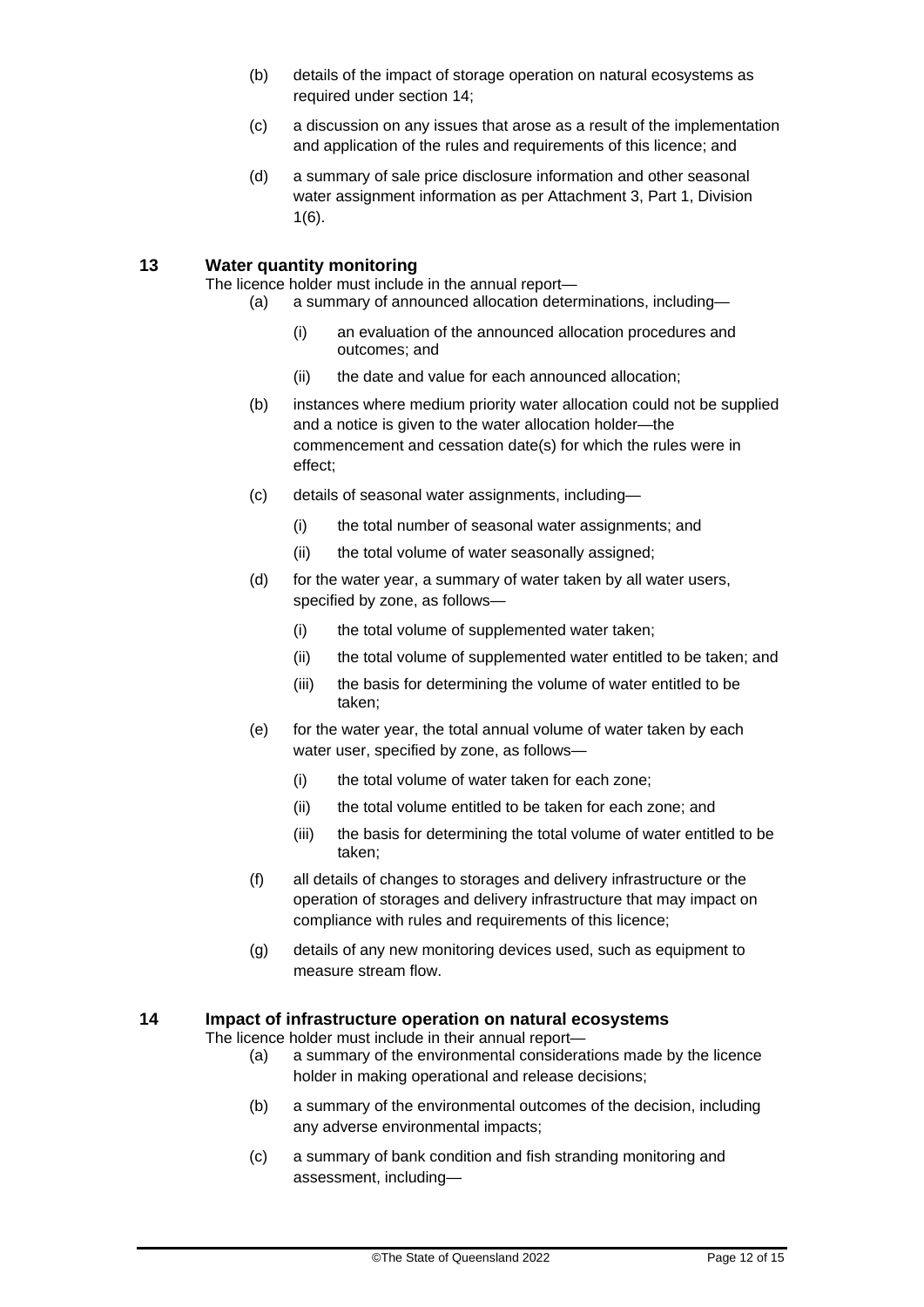- (i) results of investigations of bank slumping and/or erosion identified in the ponded areas and/or downstream of the storages;
- (ii) results of any investigations of fish stranding downstream of the storages; and
- (iii) changes to the operation of the storage to reduce instances of bank slumping and/or erosion or fish stranding; and
- (d) a discussion and assessment of the following water quality issues—
	- (i) water quality in each storage;
	- (ii) thermal and chemical stratification in the storage;
	- (iii) the impact of the storage and its management on the quality of water released;
	- (iv) cumulative effect of successive storages on water quality;
	- (v) cyano-bacterial population changes in response to stratification in the storage; and
	- (vi) any proposed changes to the monitoring program as a result of evaluation of the data.

### **Division 3 Operational or emergency reporting**

### **15 Operational or emergency reporting[3](#page-12-0)**

- (1) The licence holder must notify the chief executive—
	- (a) within one business day of becoming aware of any of the following operational incidents—
		- (i) non-compliance by the licence holder with the conditions of this licence;
		- (ii) instances when a waterhole is drawn down 0.5 m below cease to flow level;
		- (iii) instances of fish stranding, cyanobacterial growth or bank slumping in ponded areas or downstream of the water infrastructure to which this licence relates; and
		- (iv) a decision being made to introduce a reduced full supply level under section 399B of the *Water Supply (Safety and Reliability) Act* 2008;
	- (b) of an emergency where, as a result of the emergency, the licence holder cannot comply with the conditions of the licence.
- (2) The licence holder must provide to the chief executive upon request, and within the timeframe requested, a report which includes details of—
	- (a) the incident or emergency;
	- (b) the conditions under which the incident or emergency occurred;
	- (c) any responses or activities carried out as a result of the incident or emergency; and
	- (d) in relation to an emergency only, any requirements under this licence that the licence holder is either permanently or temporarily unable to comply with due to the emergency.

<span id="page-12-0"></span>**<sup>3</sup>** This does not preclude requirements for dam safety under the *Water Supply (Safety and Reliability) Act 2008, Water Act 2000* and any other applicable legislation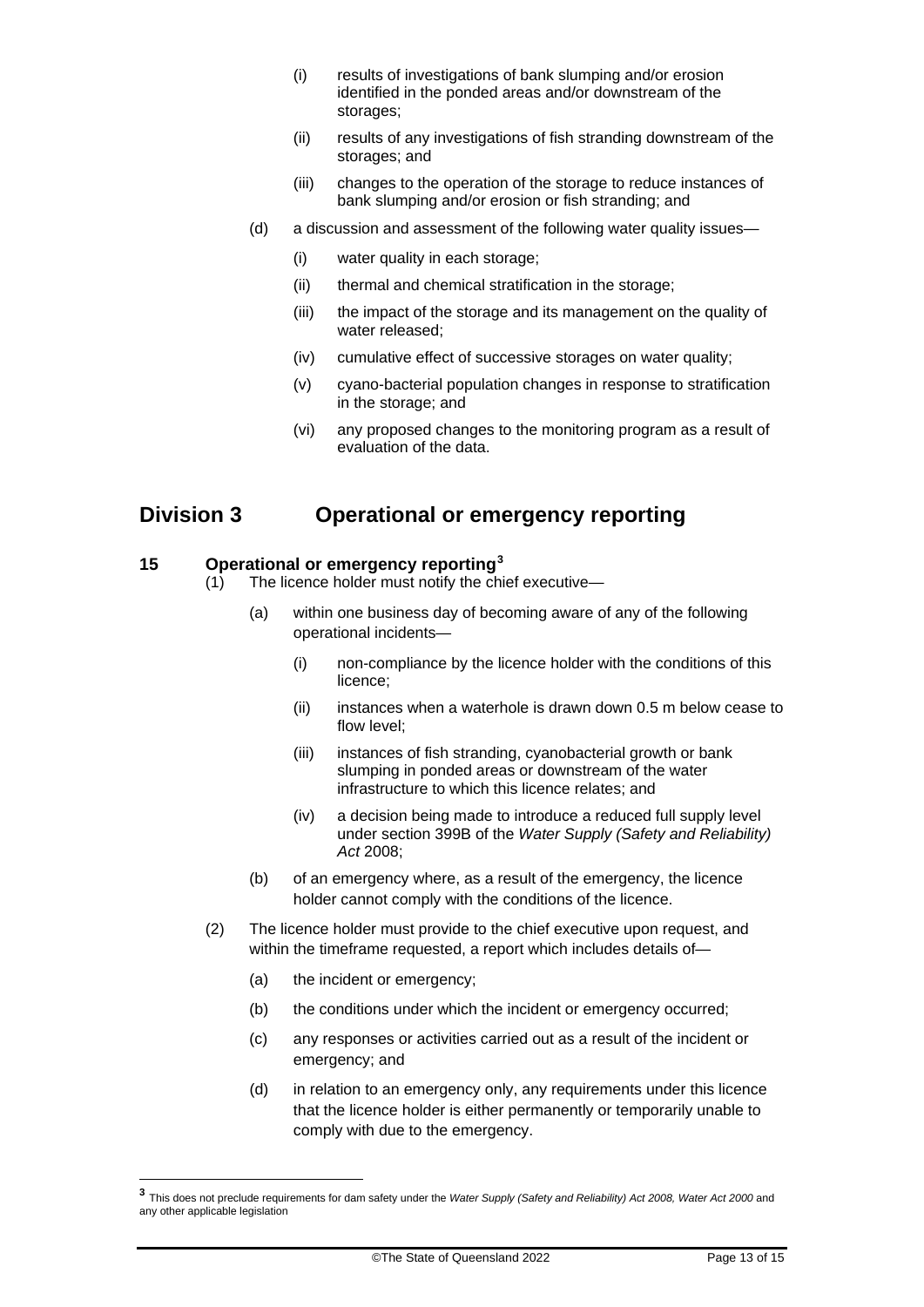- (3) The licence holder must—
	- (a) notify the chief executive within one business day—
		- (i) upon setting an initial announced allocation or resetting an announced allocation during the water year;
		- (ii) any restrictions on the taking of medium priority water; and
		- (iii) with details of any arrangements for addressing circumstances where they are unable to supply water allocations;
	- (b) provide the chief executive with relevant supporting information used in making any decision under subsection (a)(i) and (ii).
- (4) The licence holder must provide the chief executive within 10 business days of cessation of take a report of supplemented water being taken through an unsupplemented water user's water meter. The licence holder must report the meter readings at the start and finish of the taking of water and the approved quantities of supplemented water taken.